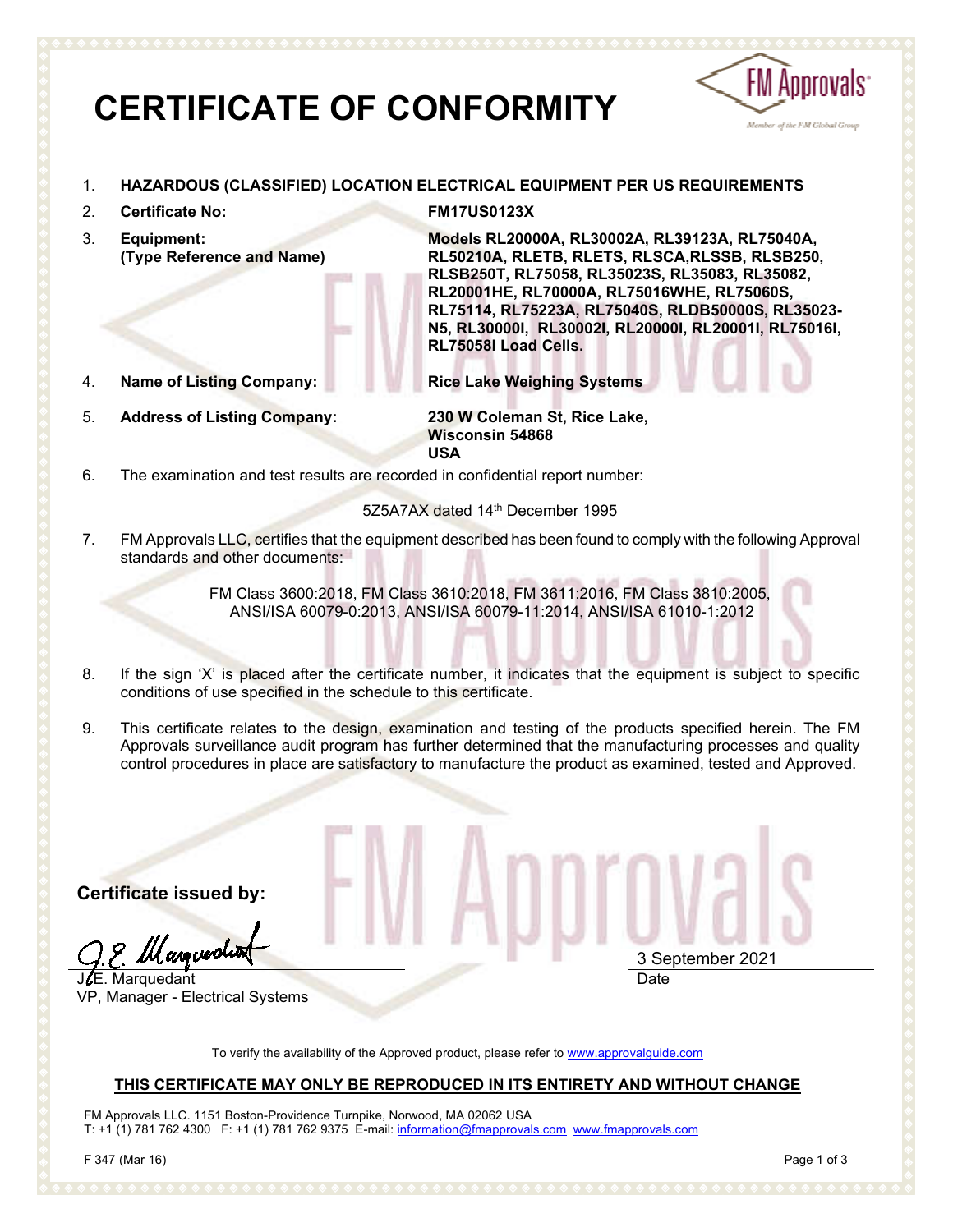# **SCHEDULE**



### US Certificate Of Conformity No: FM17US0123X

10. Equipment Ratings:

Intrinsically Safe for Class I, II and III, Division 1, Groups A, B, C, D, E, F and G using Control Drawing 66021; Nonincendive for Class I, Division 2, Groups A, B, C and D using Control Drawing 66021; Suitable for Class II, III, Division 2, Groups F, and G using Control Drawing 66021; hazardous (classified) locations, with an ambient temperature rating of T4 for -25°C  $\leq$  Ta  $\leq$  +66°C

### 11. The marking of the equipment shall include:

IS Class I, II, III, Division 1, Groups A, B, C, D, E, F and G; T4; Ta = -25°C to +66°C; Entity; Per Dwg 66021 NI Class I, Division 2, Groups A, B, C, and D; T4 Ta = -25°C to +66°C; NIFW; Per Dwg. 66021; Suitable, Class II, III, Division 2, Groups F and G; T4 Ta = -25°C to +66°C; NIFW; Per Dwg. 66021

### 12. **Description of Equipment:**

General – The Load cells produce an output signal proportional to the applied weight force. The conversion of load measurements to electrical signals is made through the use of strain gauges. These are arranged in a balanced bridge configuration so that the deflection of the strain gauges causes a change in their resistance and unbalances the bridge circuit. For a given input voltage, the output voltage of the bridge will vary with the applied load or pressure.

### Enclosure:

The circuitry of the Load Cell is encapsulated within the housing.

### Ratings:

The Load Cells operate at 30 Vdc. The load cells are rated for use in an ambient temperature range of  $-25^{\circ}$ C to  $+66^{\circ}$ C.

**Models RL20000A, RL30002A, RL39123A, RL75040A, RL50210A, RLETB, RLETS, RLSCA, RLSSB, RLSB250, RLSB250T, RL75114, RL75058, RL35023S, RL35083, RL35082, RL20001HE, RL70000A, RL75016WHE, RL75060S, RL75223A, RL75040S and RLDB50000S, RL35023-N5***,* **RL30000I, RL30002I, RL20000I, RL20001I, RL75016I, RL75058I Load Cells.** 

Entity / NIFW Parameters:  $V_{\text{Max}} = 30$  V,  $I_{\text{Max}} = 600$  mA,  $Pi = 1.1$ W,  $C_i = 0$ ,  $L_i = 0$ .

### 13. **Specific Conditions of Use:**

Under certain extreme circumstances, the non-metallic parts incorporated in the enclosure of model RL35023-N5, RL30002A, RL35023S, RL39123A, RLSSB, RLSB250, RLSB250T, RLETB, RL70000A, RL75016WHE, RL20000A, RL35082, RL35083, RL30000I, RL75016I, RL20001I, RL20000I, RL30002I, RLETS may generate an ignition-capable level of electrostatic charges. Therefore the equipment shall not be installed in a location where the external conditions are conducive to the build-up of electrostatic charges on such surfaces. Additionally, the equipment shall only be cleaned with a damp cloth.

### **THIS CERTIFICATE MAY ONLY BE REPRODUCED IN ITS ENTIRETY AND WITHOUT CHANGE**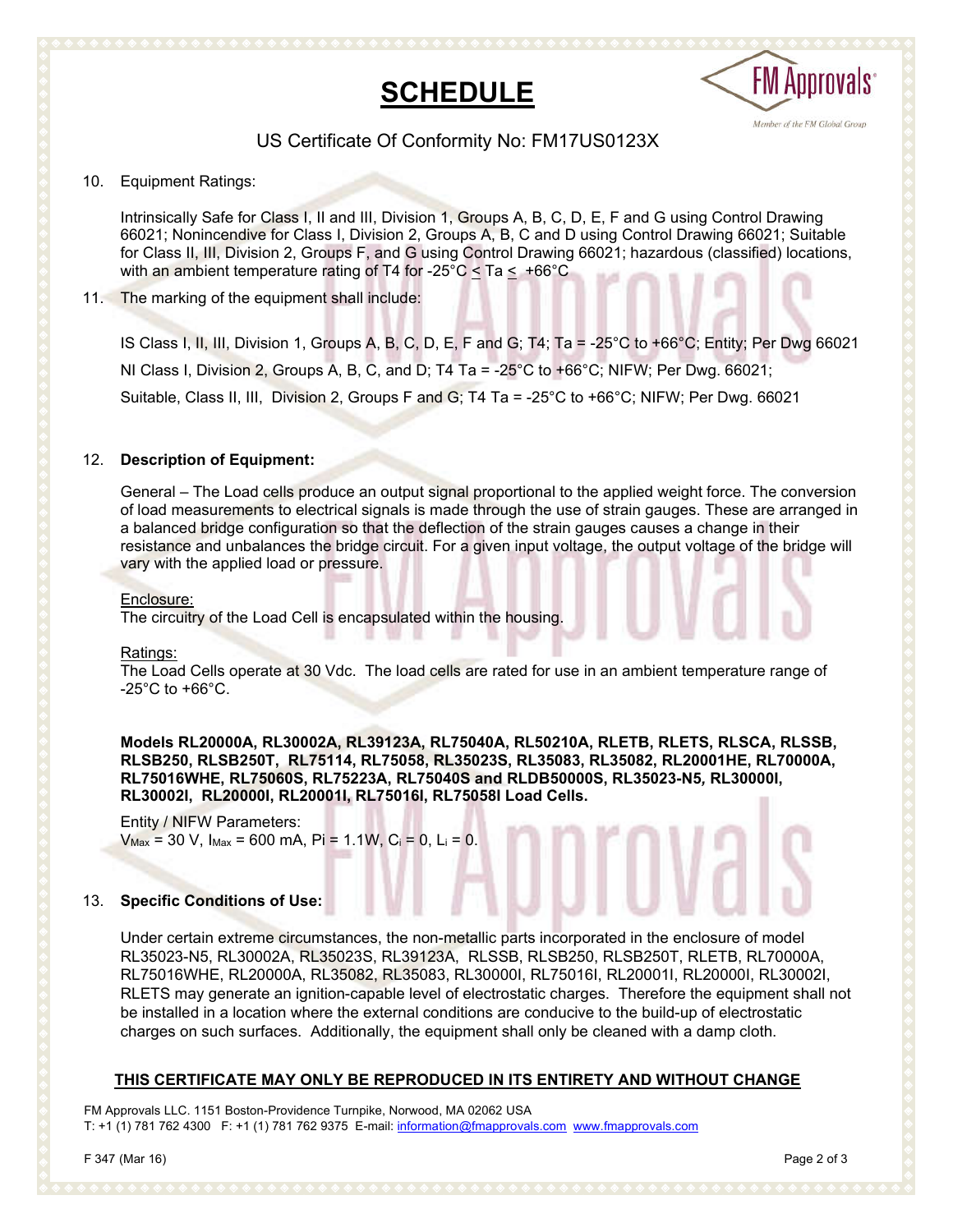# **SCHEDULE**



Vals

US Certificate Of Conformity No: FM17US0123X

### 14. **Test and Assessment Procedure and Conditions:**

This Certificate has been issued in accordance with FM Approvals US Certification Requirements.

### 15. **Schedule Drawings**

A copy of the technical documentation has been kept by FM Approvals.

### 16. **Certificate History**

Details of the supplements to this certificate are described below:

| <b>Date</b>                    | <b>Description</b>                                                                                                                                                                                                                                                                                               |
|--------------------------------|------------------------------------------------------------------------------------------------------------------------------------------------------------------------------------------------------------------------------------------------------------------------------------------------------------------|
| 14 <sup>th</sup> December 1995 | Original Issue.                                                                                                                                                                                                                                                                                                  |
| 8 <sup>th</sup> September 2017 | Supplement 2:<br>Report Reference: - Project ID 3062444 dated 8th September 2017.<br>Products Originally Approved for FM US only under Project ID 3053840. Added<br>FM Canadian mark to product and updated standards. Cleaned up marking<br>information. Updated certificates to new format. Updated documents. |
| 3rd September 2021             | Supplement 3:<br>Report Reference: - Project ID PR453582 dated 3rd September 2021.<br>Added Models RLSSB, RLSB250, RLSB250T, RL75114, RLSCA, RL30002I.<br>Updated documents.                                                                                                                                     |

/l Approvals

### **THIS CERTIFICATE MAY ONLY BE REPRODUCED IN ITS ENTIRETY AND WITHOUT CHANGE**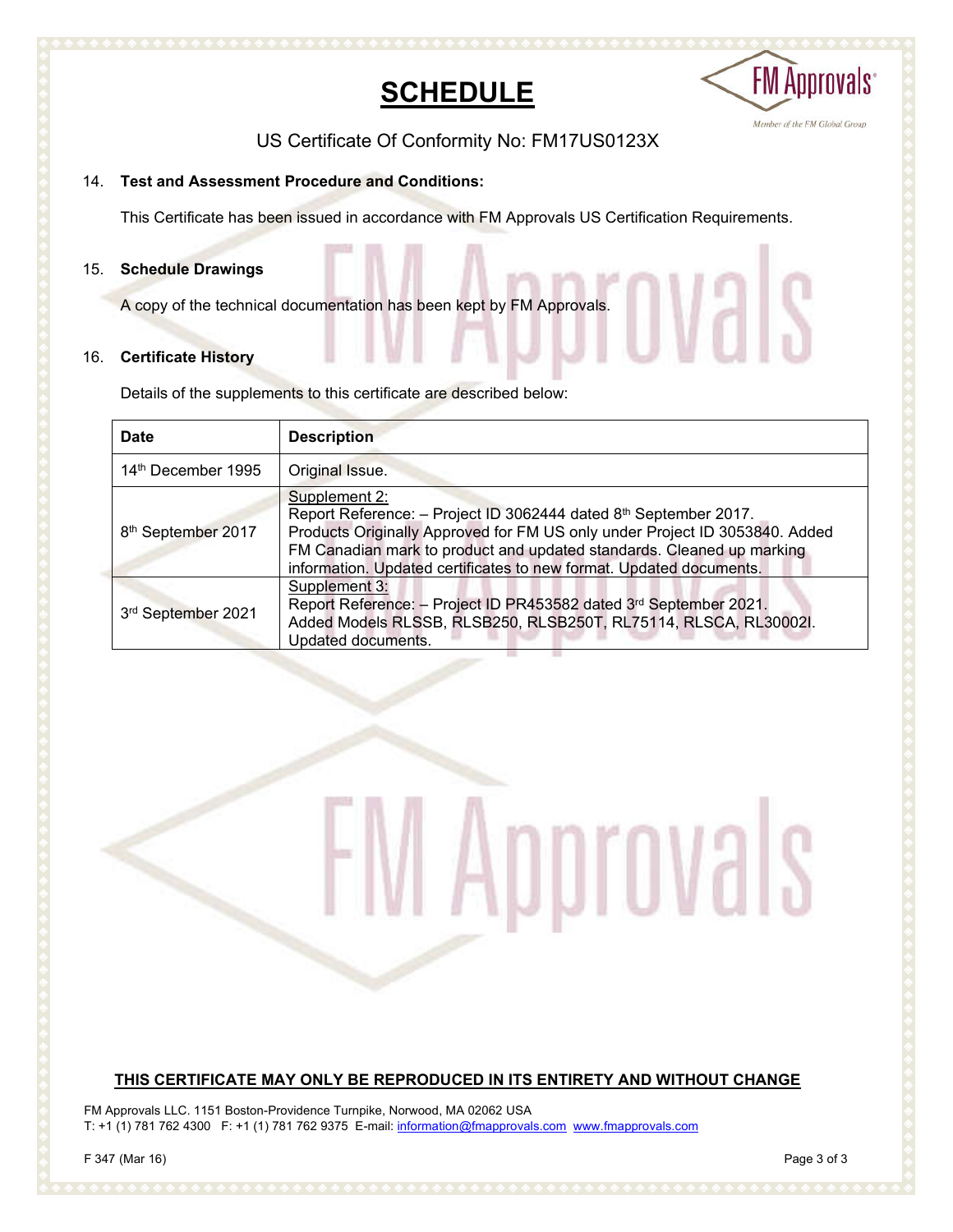# **CERTIFICATE OF CONFORMITY**



### 1. **HAZARDOUS LOCATION ELECTRICAL EQUIPMENT PER CANADIAN REQUIREMENTS**

- 2. **Certificate No: FM17CA0065X**
- 3. **Equipment: (Type Reference and Name)**
- 4. **Name of Listing Company: Rice Lake Weighing Systems**
- 5. **Address of Listing Company: 230 W Coleman St, Rice Lake,**

**Models RL20000A, RL30002A, RL39123A, RL75040A, RL50210A, RLETB, RLETS, RLSCA, RLSSB, RLSB250, RLSB250T, RL75058, RL35023S, RL35083, RL35082, RL20001HE, RL70000A, RL75016WHE, RL75060S, RL75114, RL75223A, RL75040S, RLDB50000S, RL35023- N5, RL30000I, RL30002I, RL20000I, RL20001I, RL75016I, RL75058I Load Cells.** 

3 September 20

Date

**Wisconsin 54868 USA**

6. The examination and test results are recorded in confidential report number:

### 3062444 dated 8th September 2017

7. FM Approvals LLC, certifies that the equipment described has been found to comply with the following Approval standards and other documents:

> CAN/CSA-C22.2 No. 60079-0:2015, CAN/CSA-C22.2 No. 60079-11:2014, CAN/CSA-C22.2 No. 213:2015, CAN/CSA-C22.2 No. 61010-1:2012

- 8. If the sign 'X' is placed after the certificate number, it indicates that the equipment is subject to specific conditions of use specified in the schedule to this certificate.
- 9. This certificate relates to the design, examination and testing of the products specified herein. The FM Approvals surveillance audit program has further determined that the manufacturing processes and quality control procedures in place are satisfactory to manufacture the product as examined, tested and Approved.

**Certificate issued by:**

Ill annuerdi

.. Marquedant VP, Manager - Electrical Systems

To verify the availability of the Approved product, please refer to www.approvalguide.com

### **THIS CERTIFICATE MAY ONLY BE REPRODUCED IN ITS ENTIRETY AND WITHOUT CHANGE**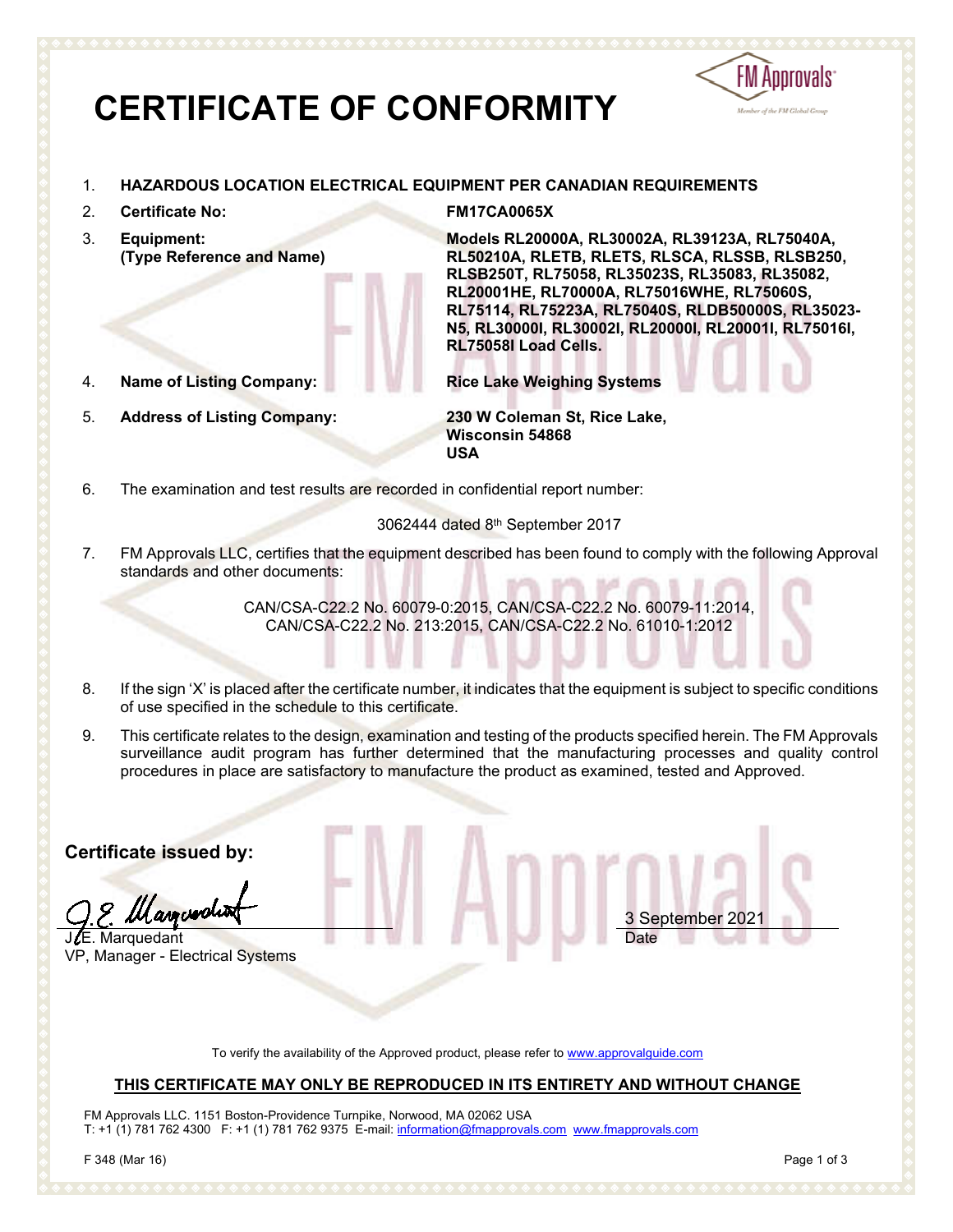



### Canadian Certificate Of Conformity No: FM17CA0065X

10. Equipment Ratings:

Intrinsically Safe for Class I, II, III Division 1, Groups A, B, C, D, E, F and G using Control Drawing 66021; Non-Incendive for Class I, Division 2, Groups A,B,C and D, Dust-Ignitionproof for use in Class II and III, Division 2, Groups F and G hazardous (classified) locations with a T4 rating and an ambient temperature rating of -25°C to +66°C

11. The marking of the equipment shall include:

IS Class I, II, III, Division 1, Groups A, B, C, D, E, F and G; T4; Ta = -25°C to +66°C; Entity ; Per Dwg 66021 NI Class I, Division 2, Groups A, B, C, and D, T4 Ta = -25°C to +66°C; NIFW; Per Dwg 66021; DIP, Class II, III, Division 2, Groups F and G; T4 Ta = -25°C to +66°C; NIFW; Per Dwg 66021.

### 12. **Description of Equipment:**

General – The Load cells produce an output signal proportional to the applied weight force. The conversion of load measurements to electrical signals is made through the use of strain gauges. These are arranged in a balanced bridge configuration so that the deflection of the strain gauges causes a change in their resistance and unbalances the bridge circuit. For a given input voltage, the output voltage of the bridge will vary with the applied load or pressure.

### Enclosure:

The circuitry of the Load Cell is encapsulated within the housing.

### Ratings:

The Load Cells operate at 30 Vdc. The load cells are rated for use in an ambient temperature range of  $-25^{\circ}$ C to  $+66^{\circ}$ C.

**Models RL20000A, RL30002A, RL39123A, RL75040A, RL50210A, RLETB, RLETS, RLSCA, RLSSB, RLSB250, RLSB250T, RL75114, RL75058, RL35023S, RL35083, RL35082, RL20001HE, RL70000A, RL75016WHE, RL75060S, RL75223A, RL75040S and RLDB50000S, RL35023-N5, RL30000I, RL30002I, RL20000I, RL20001I, RL75016I, RL75058I** *Load Cells.*

Entity/NIFW Parameters:  $V_{\text{Max}}$  = 30 V,  $I_{\text{Max}}$  = 600 mA, Pi = 1.1W, C<sub>i</sub> = 0, L<sub>i</sub> = 0.

### 13. **Specific Conditions of Use:**

Under certain extreme circumstances, the non-metallic parts incorporated in the enclosure of model RL35023- N5, RL30002A, RL35023S, RL39123A, RLSSB, RLSB250, RLSB250T, RLETB, RL70000A, RL75016WHE, RL20000A, RL35082, RL35083, RL30000I, RL75016I, RL20001I, RL20000I, RL30002I, RLETS may generate an ignition-capable level of electrostatic charges. Therefore the equipment shall not be installed in a location where the external conditions are conducive to the build-up of electrostatic charges on such surfaces.

### **THIS CERTIFICATE MAY ONLY BE REPRODUCED IN ITS ENTIRETY AND WITHOUT CHANGE**